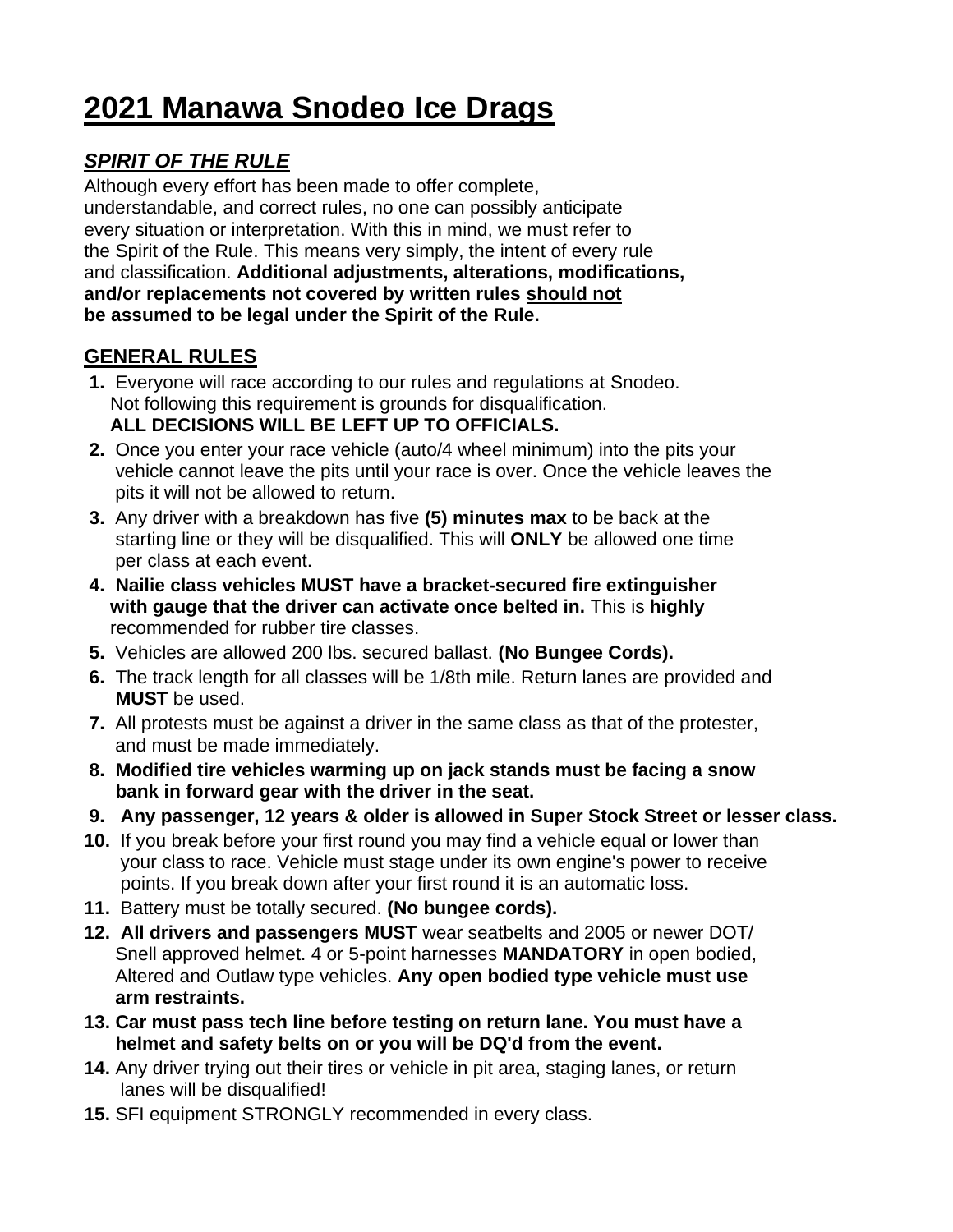- **16.** All vehicles MUST have the following: Properly working brakes, neutral safety switch, correct factory recommended type of lug nuts and proper amount on all four wheels.
- **17.** All vehicles must have overflow/catch can. OEM style or aftermarket tank (1 qt. min.) If you run a sealed system or only run water it will be left to the discretion of MID Tech Line if an overflow is required. **NO POP BOTTLES OR CANS OF ANY SORT WILL BE ALLOWED.**
- **18.** All vehicles must be free of garbage and/or items that may fly around and cause a safety hazard.
- **19.** Nailie classes can use any type of D.O.T. rubber tire typically found on production cars and trucks. Only screws allowed. **NO BOLTS ALLOWED. Screws must be installed from inside out. No external screw fastening or retention devices allowed. Maximum screw length above tread 3/4". Front tires can have screws from outside into tread to aid in steering.**
- **20.** If a Rubber Tire driver comes into contact with a snow bank during their race they are disqualified. No riding on the edge of the track in rubber tire. Nailie Tire classes will be disqualified if 2 tires or more go into the snow bank.
- **21.** Must run automotive engine. All classes, dual throttle return springs are required.
- **22.** Any replaced floor panels must meet NHRA specifications. They must be .024 Steel/.032 Aluminum minimum and be of solid construction.
- **23.** Home-built rims WILL NOT be allowed in any or all classes**.**
- **24.** If a vehicle is running 2 classes, 1 being a nitrous class, the nitrous line must be disconnected, either at the carb or the bottle to run the non-nitrous class.
- **25.** If vehicle is a 4WD it must have a second 1/4" x 2" steel driveshaft loop within 6" of the u-joint connected to the front differential. Nailies only.
- **26.** Vehicles that run over 130 mph must have a parachute. Parachute need only be deployed as needed.
- **27.** It is the driver's responsibility to be legal in all classes entered.
- **28.** Drivers are held responsible for ANY and ALL damage to equipment or property of Snodeo due to driver negligence.
- **29.** Must have a minimum of 2 cars entered to run a class.

## *All racers are encouraged to enter multiple classes.*

# **GROUNDS FOR DISQUALIFICATION**

- **1.** Littering.
- **2.** Failure to report to staging when called.
- **3.** Any condition considered being unsafe, unfair, or out of order by Snodeo officials.
- **4.** Un-sportsmanlike conduct or improper language.
- **5.** Failure to race according to rules and regulations.
- **6.** Trying out cars, trucks or tires in the pit area or staging lanes.
- **7.** Failure to wear seatbelts or helmets.
- **8.** Driver under the influence.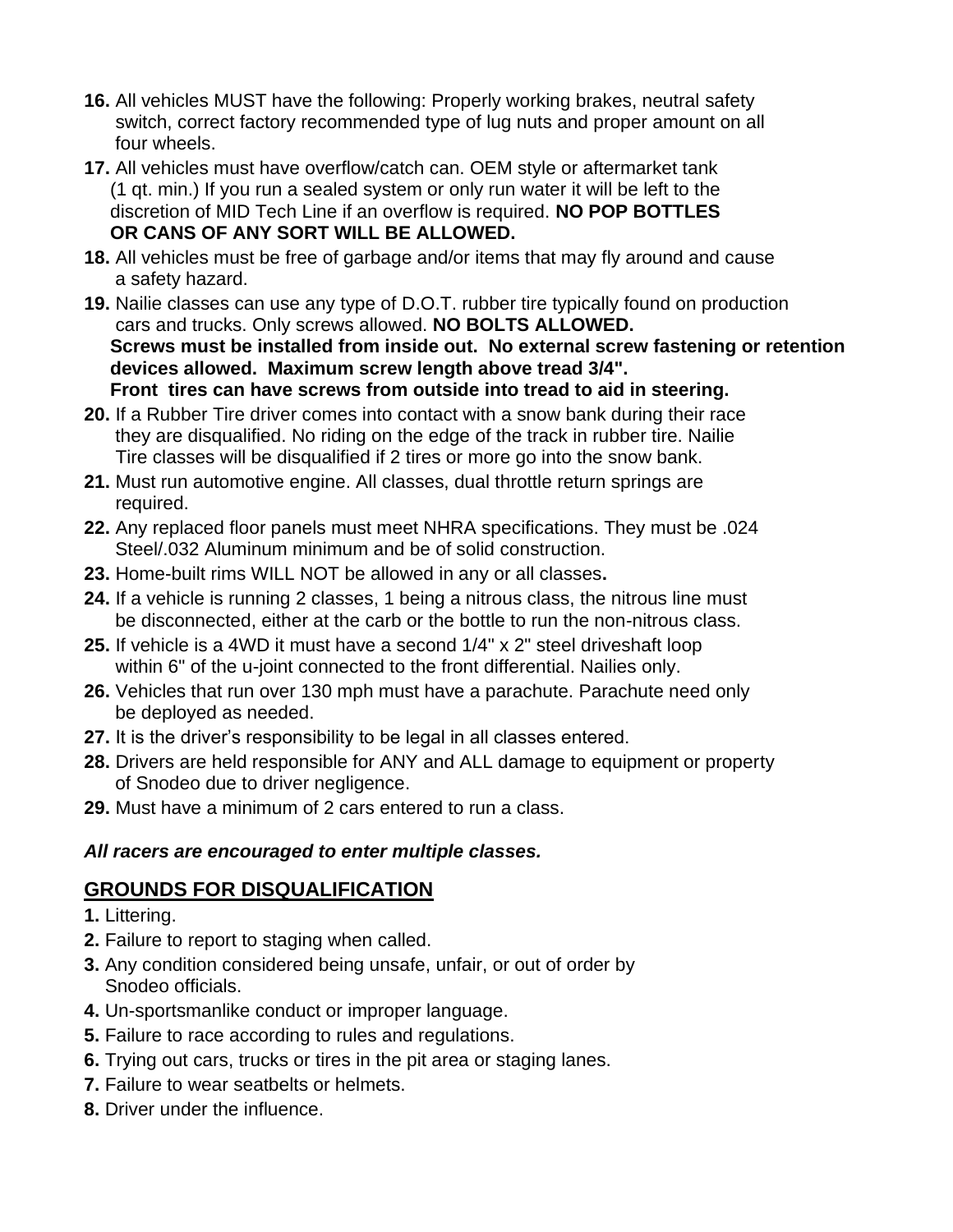# **Two Wheel Drive**

Street Tire (Rubber) Non-studded Front or Rear WD

### **1. Read and Understand General Rules.**

- **2.** All vehicles must have stock non-modified DOT-approved street safe tires.
- **3.** Vehicle must be street legal and able to be licensed.

# **Four Wheel Drive**

Street Tire (Rubber) Non-studded 4 WD or AWD

#### **1. Read and Understand General Rules.**

- **2.** All vehicles must have stock non-modified DOT-approved street safe tires.
- **3.** Vehicle must be street legal and able to be licensed.

# **Super Stock Street**

#### **Spirit of the class - This is an entry level class-Street cars and trucks only No Race Cars Allowed**

#### **1. Read and Understand General Rules.**

- **2.** Must be full bodied vehicle, no body lightening or modifications allowed, including inner panels.
- **3.** Fiberglass hood and bumpers are allowed.
- **4.** Must retain full interior. If you have no rear seat you must have a roll bar. Dashboard must be stock. You may use lightweight seats.
- **5.** Must have all factory glass. Side windows must go up and down with factory hardware.
- **6.** You may use any size engine in any V-8 option vehicle providing there are no modifications to the engine compartment. See rule #13.
- **7. ABSOLUTELY NO** factory production aftermarket blocks allowed. This means no factory aftermarket GM, Ford or Mopar substitutions are allowed. Must come to TECH prepared to verify casting numbers. Any DOHC vehicle with turbo or supercharger must run in Ultimate Street or higher class.
- **8.** Nitrous, Blower or Turbo are not allowed, unless factory.
- **9.** Any size carburetor, intake, headers and cam are allowed. Tunnel ram intakes are NOT allowed.
- **10**. **Must** have **working** alternator and must be powered by the crankshaft.
- **11. Must** have **working** 4 wheel brakes.
- **12.** Must have exhaust pipes & mufflers running under the car and exiting behind the drivers compartment.
- **13.** Engine must remain in stock location. Modification of the firewall and/or the engine compartment will NOT be allowed.
- **14.** Stock as per factory for your year make and model front suspension and steering only. No aftermarket front stubs.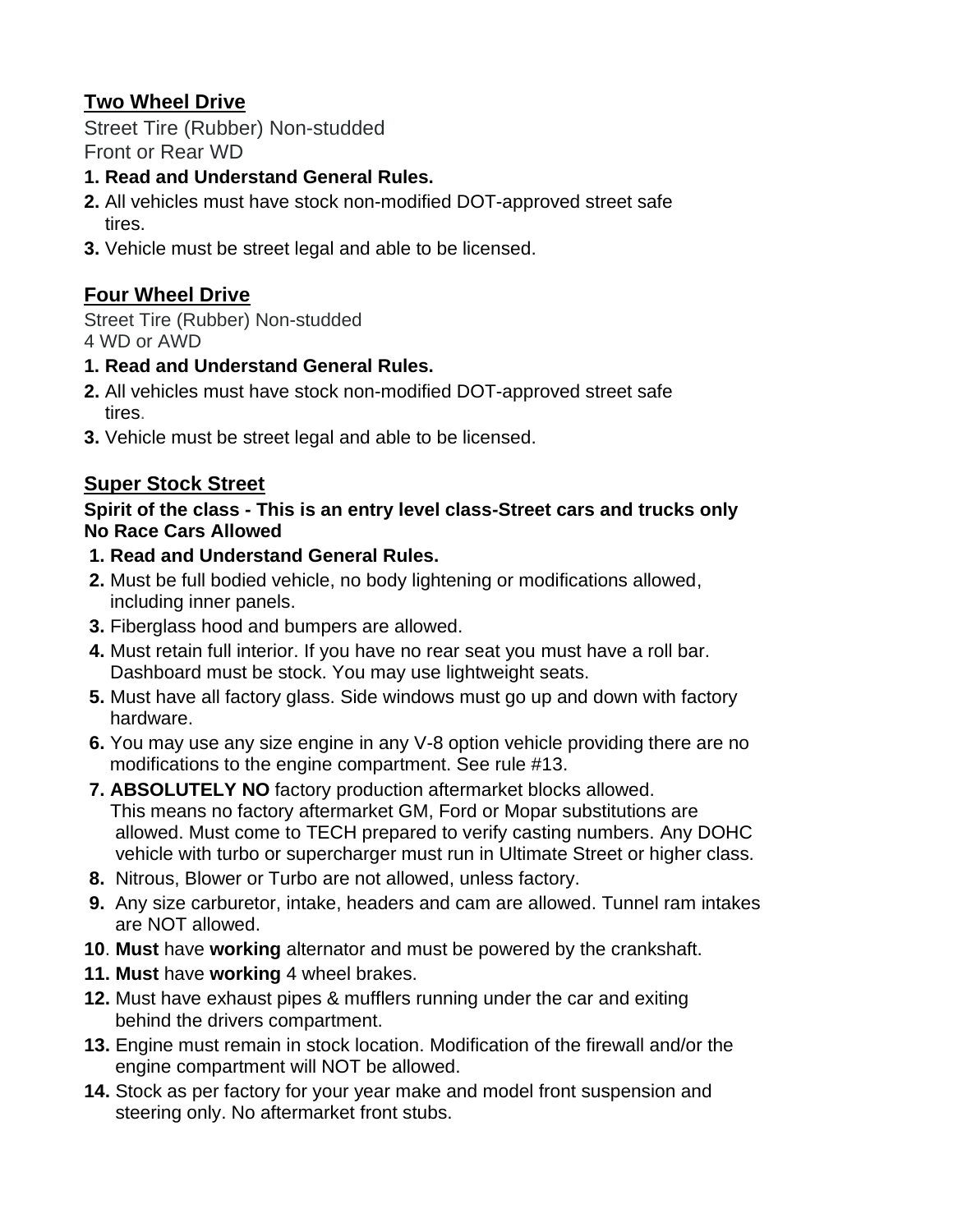- **15.** V-8 swap in a non V-8 option rear wheel drive pickup WILL be allowed.  **Example: 350-S10 or 302 Ranger.**
- **16.** If you have a rare or unusual vehicle option you must bring written proof or it will be considered a modification. If you're going to take advantage of this option, **EVERY** part **MUST** have a factory part # and **YOU** are to prove to us it is factory.
- **17.** SFI-approved flex plate, flywheel, and balancer are **MANDATORY if running faster than 100 mph.**

## **Ultimate Street**

**Spirit of the Class –** Ultimate street is intended for street legal, VIN numbered and registered vehicles with (or without) a power adder, but retaining interior and exterior, and modifications that prohibit the car from running in Super Stock Street.

## **Body**

- **1. Read and Understand General Rules.** 2 or 4wd allowed.
- **2.** Must use an all steel, OE body. OE corvette bodies are allowed. Must be a VIN numbered car with an original title matching the VIN .
- **3.** The following are the only non-OE-production exterior body panels that may be made of non-metal materials: 1) bumpers 2) hoods 3) deck lids 4) rear hatches.
- **4.** Hood scoops, rear wings and front air dams of any material are allowed.
- **5**. An OE production grill or an exact replica for the body's year, make and model must be used and cannot be blocked from the front.
- **6.** Stock, reproduction or replica front and rear bumpers are required. Rear bumpers are not required on pickups.
- **7.** The body may not be altered from the stock shape. No chopping, sectioning, narrowing, pinching, stretching, sloping of the nose, relocation of the front wheel openings, no quarter-panel moving or reshaping, or wheel tubs protruding outside the stock exterior body lines. Stretched rear wheel openings are not allowed.
- **8.** Firewall must be in the stock location. Firewall may be smoothed and notched for distributor and valve-cover clearance. If this is done it must have a neat and clean appearance.
- **9.** Must use STEEL floor pans or fiberglass for Corvettes from the firewall to the leading edge of the wheel tubs. Floor pans must be welded to the rocker panels and firewall in the original location. Floor pans may be notched for sub frame connectors or roll cage tubing. The transmission tunnel may be modified for transmission clearance.
- **10.** Widened or fabricated wheel tubs are allowed.

## **Interior**

- **11.** Must have driver and passenger seats. Light weight seats may be used.
- **12.** Must use a stock-appearing dash structure.
- **13.** May not have driver set back past the stock location.
- **14.** Must have full interior such as carpet, headliner, door panels, and so on.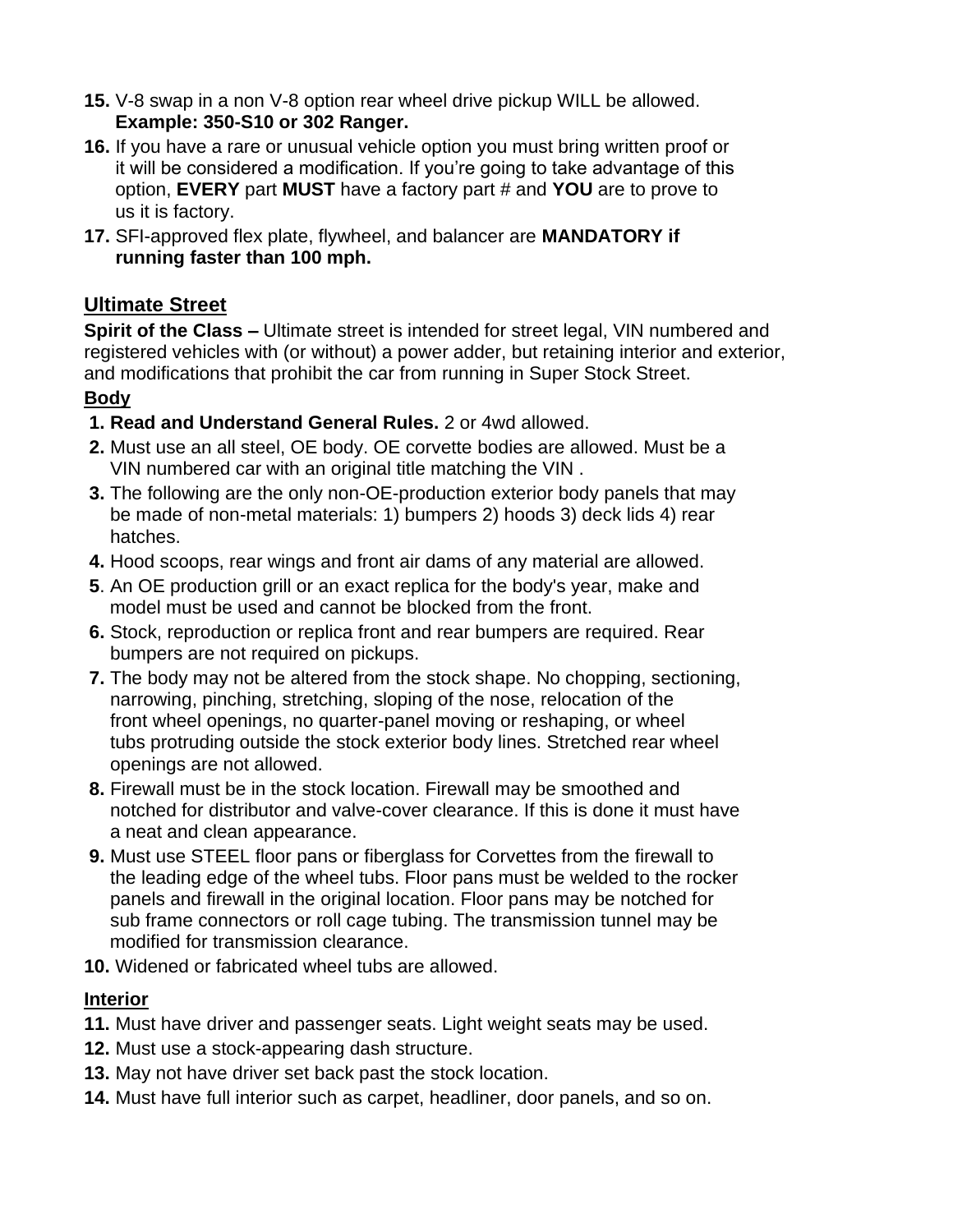## **Engine & Transmission Rules**

- **15**. You may use any size automotive engine in any vehicle providing the firewall retains stock location.
- **16.** Nitrous, Blowers/Superchargers, and Turbos are allowed.
- **17**. Any size intake, carb, headers and cams are allowed.
- **18.** Must have a working alternator powered by the crankshaft. This will be checked.
- **19.** Engine water jackets may not be filled with hard block, block fill, concrete, Rock Block or any other methods/brands. It must have Anti-freeze/coolant running through the system.
- **20.** Must have exhaust pipes & mufflers running under the car and exiting behind the drivers compartment. Turbo cars ARE NOT required to have full exhaust or mufflers.

## **Safety Rules**

- **21.** SFI-approved flex plate, flywheel and balancer are mandatory **if running faster than 100 mph.**
- **22.** If using power adder an SFl-approved trans blanket, or trans shield must be used. If vehicle is a manual a scatter shield must be used.
- **23.** Fire extinguisher is mandatory and must be reached from the driver seat with driver belted in.
- **24.** A 1/4" x 2" steel drive shaft loop required within 6" of front u-joint.
- **25.** Modified front tires allowed.
- **26**. Must have all lug nuts on all wheels.
- **27.** Must have coolant overflow.
- **28.** Must have dual throttle return springs.
- **29.** Battery must be totally secured. **(No bungee cords)**.
- **30**. DOT-approved seat belt with shoulder harness mandatory even if the car didn't come with them.

# **Modified**

- **1. Read and Understand General Rules.** 2 or 4wd allowed.
- **2.** This class requires a 1/4" x 2" steel drive shaft loop and it must be within 6" from the front u-joint.
- **3.** Modified front tires allowed for vehicles with staging problems.
- **4.** Nitrous, blower, or turbos are not allowed unless factory.
- **5.** Lightening modifications are allowed. Vehicles must be full bodied and have all panels.
- **6.** Driver's compartment **MUST** be sealed from engine and fuel.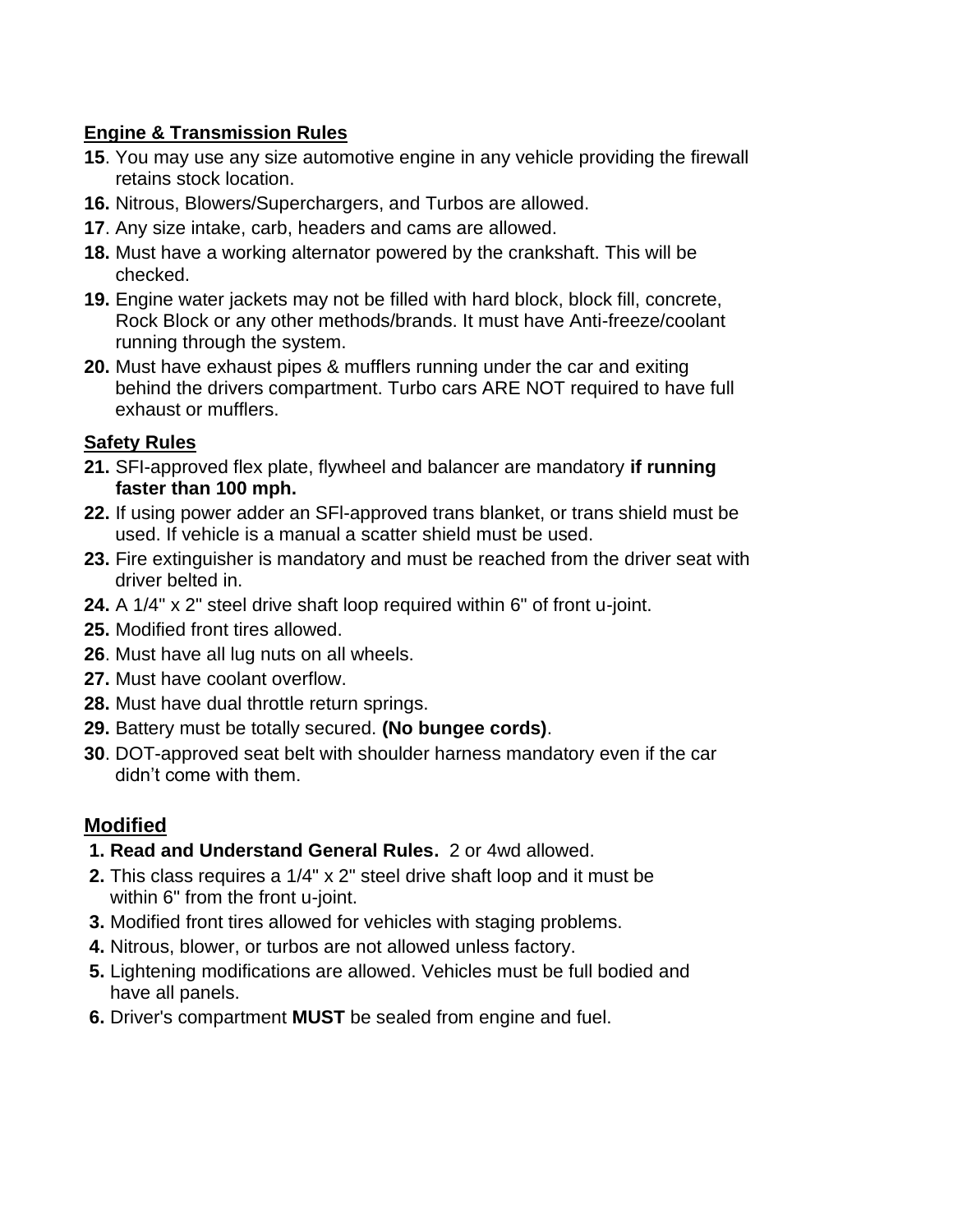- **7.** Must retain stock wheelbase and wheelbase position. 10% engine setback is **ALLOWED**. If you have engine setback, must have NHRA legal cage. If you have a question about how to check or set this up **call first. EXAMPLE: 110" wheelbase car the furthest forward sparkplug can be relocated 11" behind front spindle. Centerline to centerline. SNODEO OFFICIALS HAVE FINAL SAY.**
- **8.** Any automotive engine, transmission, or rear end is allowed.
- **9.** Narrowed rear ends are allowed as long as they are within the stock wheelbase rules.
- **10.** For safety reasons, if you are running a clutch it's **MANDATORY** that you use a scatter shield.
- **11.** SFI-approved flex plate, flywheel, and balancer are **MANDATORY if running faster than 100 mph.**
- **12.** Aftermarket axles are recommended, you **MUST** have some sort of axle retention device.

# **Altered**

- **1. Read and Understand General Rules.** 2 or 4wd allowed.
- **2.** Nitrous, blower, or turbos are not allowed unless factory.
- **3.** Must have a transmission blanket or shield; clutches must have a scatter shield.
- **4.** SFI-approved flex plate, flywheel, and balancer are **MANDATORY if running faster than 100 mph.**
- **5.** A 1/4" x 2" steel drive shaft loop is required, and it must be within 6" of the front u-joint. A 2nd loop is required if the driver is sitting over or near the rear u-joint.
- **6.** Open chains **MUST HAVE** 360-degree guard of at least 3/16" steel.
- **7.** Any open bodied or non-windowed vehicle must be equipped with arm restraints and driver must wear full-face helmet with shield. We also highly recommend the use of a breath mask to prevent fogged up helmet shields.
- **8.** Open body vehicles must have a roll cage built to NHRA specifications. Please call for this information if needed.
- **9.** If seat is located over or near rear end it must be equipped with suitable protective shielding of .120 minimum thickness steel plating.
- **10.** Must have complete floor pan and firewall of at least .032 aluminum.024 steel and securely fastened.
- **11.** Aftermarket axles are required; you **must** have axle retention devices. Aftermarket studs ½" diameter or larger required.
- **12.** Driver's compartment must be enclosed.
- **13.** No body is required if deemed safe during tech inspection. Each car must go through tech line.
- **14.** Must have modified front tires for safety.
- **15.** Radiator **CANNOT** be mounted between driver and engine.